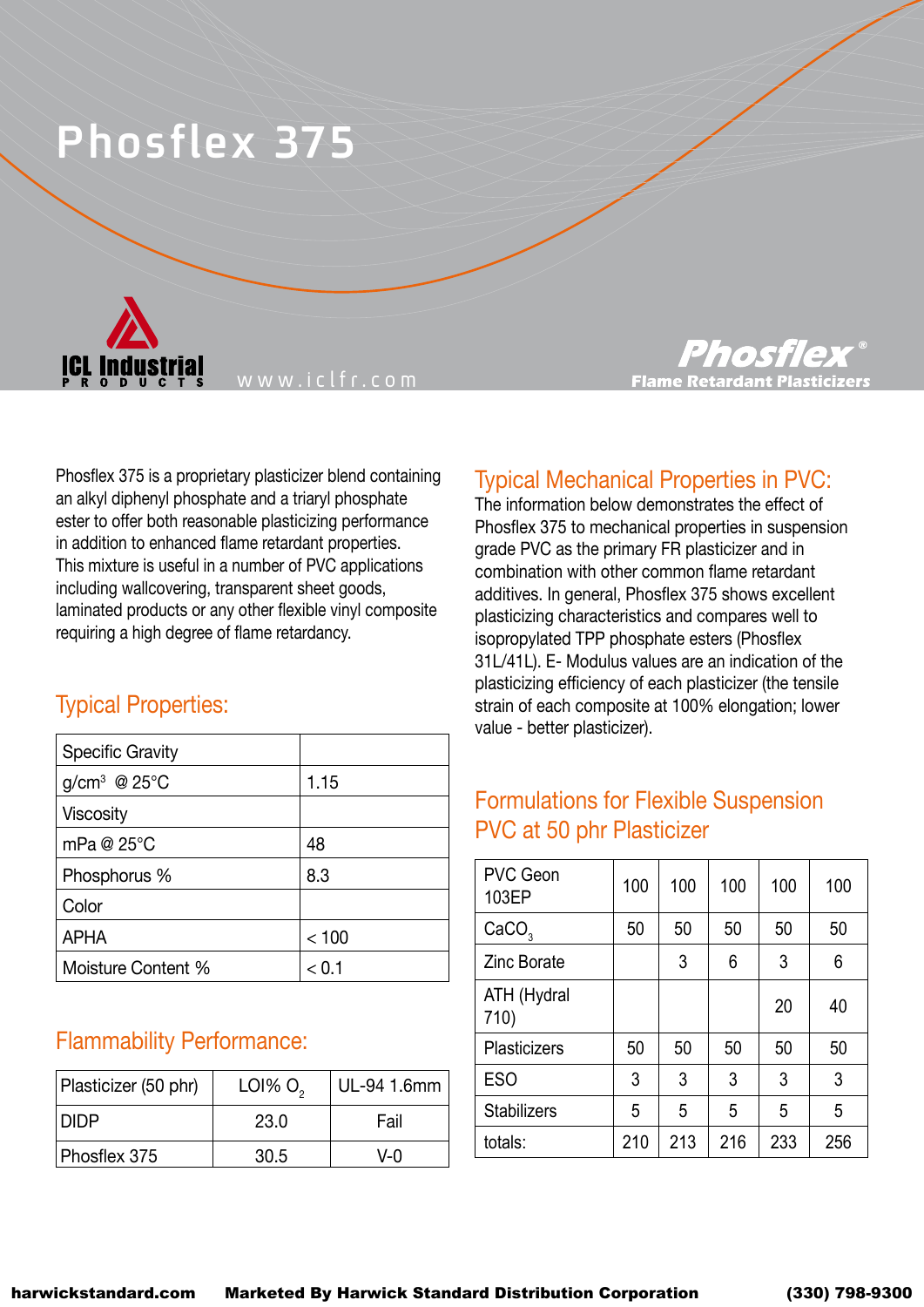

# Physical Properties of Flexible FR PVC with Common FR Synergists/Additives

|              |             | <b>Tensile Properties</b> |           | <b>Hardness</b> |           | LOI       | <b>UL-94</b> |       |
|--------------|-------------|---------------------------|-----------|-----------------|-----------|-----------|--------------|-------|
| Components   | Additive(s) | Strength                  | E Modulus | Elong.          | Shore "A" |           | 100 Mils     | 1/16" |
|              | phr         | (psi)                     | (psi)     | %               | Initial   | Creep     |              | (AFT) |
|              |             |                           |           |                 |           | (15 sec.) |              |       |
| Phosflex 31L | 50          | 1940                      | 1128      | 305             | 92        | 88        | 30.4         | $V-0$ |
| ΖB           | 3           | 1906                      | 1074      | 314             | 92        | 88        | 31           | $V-0$ |
| ΖB           | 6           | 1972                      | 1118      | 324             | 92        | 87        | 31.6         | $V-0$ |
| ZB/ATH       | 3/20        | 1713                      | 1127      | 286             | 92        | 88        | 32.8         | $V-0$ |
| ZB/ATH       | 6/40        | 1543                      | 1170      | 242             | 93        | 90        | 35.5         | $V-0$ |
|              |             |                           |           |                 |           |           |              |       |
| Phosflex 375 | 50          | 1893                      | 892       | 366             | 89        | 86        | 30.5         | $V-0$ |
| ΖB           | 3           | 1915                      | 843       | 409             | 89        | 86        | 30.8         | $V-0$ |
| ZB           | 6           | 1750                      | 858       | 350             | 89        | 87        | 31.7         | $V-0$ |
| ZB/ATH       | 3/20        | 1572                      | 869       | 352             | 90        | 87        | 32.5         | $V-0$ |
| ZB/ATH       | 6/40        | 1253                      | 862       | 293             | 92        | 87        | 33.7         | $V-0$ |